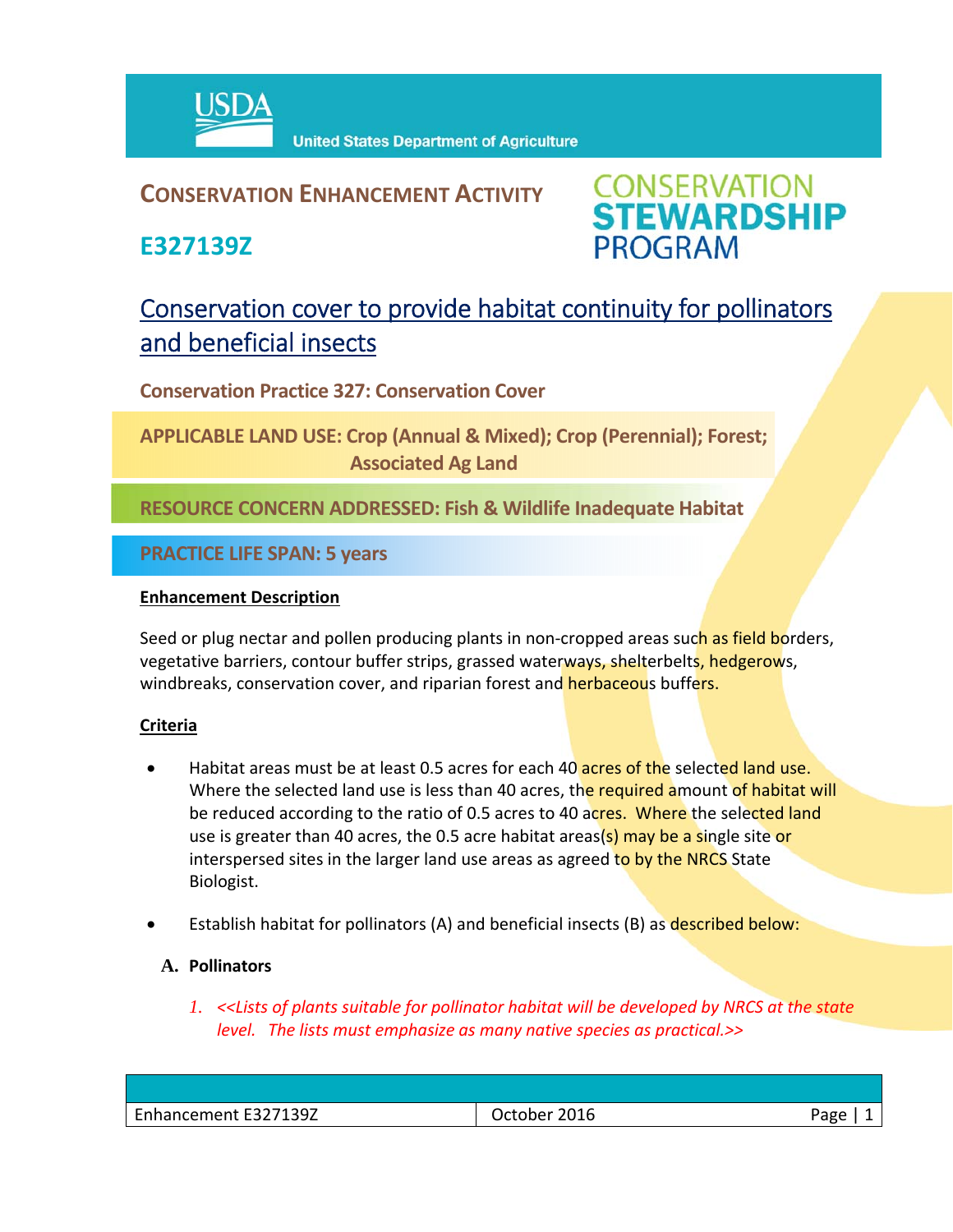

**United States Department of Agriculture** 

2. The habitat planting will include (as a minimum) three early, three mid, and three late flowering species from the NRCS state list including forbs, legumes, vines, shrubs, and/or trees. Plants that produce toxic nectar will not be planted.



3. Any other use of the pollinator habitat area must not compromise its intended purpose.

### **B. Beneficial insects**

- 1. Identify pest species and associated beneficial insects targeted for control.
- 2. Inventory existing conditions on the farm to determine habitat needs of selected beneficial insects, including:
	- (a) Permanent insectary sites,
	- (b) Augmentation of existing hedgerows, field borders or other odd areas adjacent to fields, and/or
	- (c) Trap crop areas.
- 3. Plant selection should be matched to attract **identified beneficial insects.**
- 4. Beneficial insect habitat may include either annual or perennial cover. If annual cover is used, the cover must be replanted each year during the life of the contract.
- *5. <<Lists of plants suitable for beneficial insect habitat will be developed by NRCS at the state level. The lists must emphasize as many native species as practical>>.*

### **C. Planting criteria for both pollinators and beneficial insects**

- 1. Site selection should consider existing weed pressures and available methods of control, delay planting if high weed pressure requires aggressive treatment.
- 2. Site preparation and plant establishment shall be accomplished according to the appropriate NRCS conservation practice and specifications.
- 3. Successful establishment is when the planting is providing at least 80% soil cover,

| <b>CAL</b><br>F3271397<br>hancement F32<br>ᆂᇰᇰᄼ<br>_____<br>_____ | --<br>$-10$<br>____ | חסבי<br>יפש |
|-------------------------------------------------------------------|---------------------|-------------|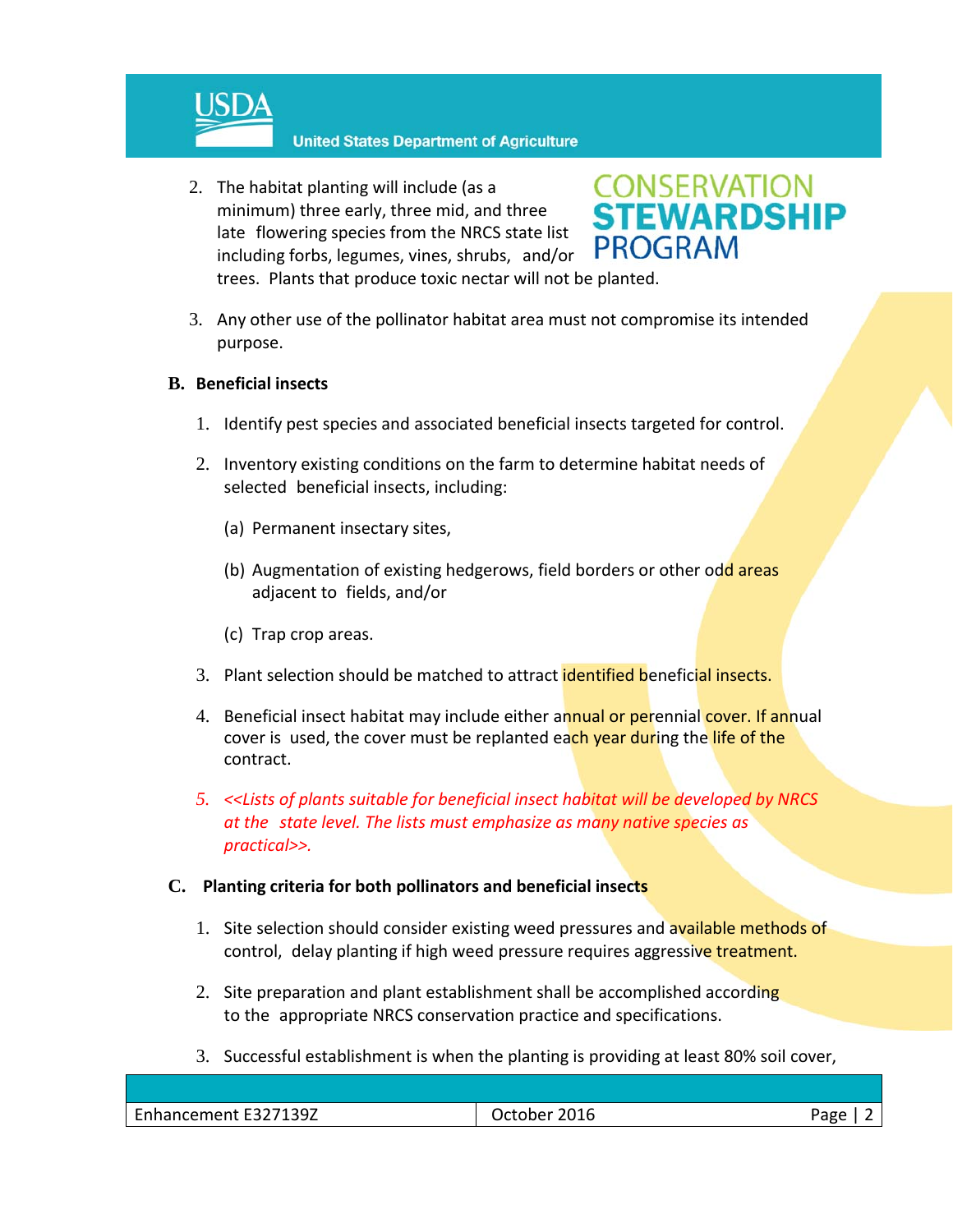

**United States Department of Agriculture** 

visually estimated, and that the resultant cover consists primarily of the early, mid, and late blooming species planted for pollinators and/or other beneficial insects.



- 4. Insecticides should not be used in the habitat planting area.
- 5. Herbicides are allowed during site preparation (prior to planting) when it is necessary to eliminate competing weeds from a planting area in order for nectar and pollen producing plants to establish.
- 6. After a pollinator enhancement has been planted, herbicides may be spot-sprayed to remove broad-leaf weeds, or grass-selective herbicides may be applied to larger areas to eliminate persistent weedy grasses. Similarly, the entire site may be mowed in the first year post-planting to reduce annual or biennial weeds that persist (site should be mowed just before dominant annual weeds flower).

#### **D. Operation and maintenance for both pollinators and beneficial insects**

- 1. Management and/or maintenance activities such as mowing, haying, burning, or grazing must be conducted outside of the growing season or bloom period. Maintenance should be done on less than 1/3 of the acreage during any given year, except during the first year post-planting.
- 2. Insecticides should not be used in the habitat planting area. Even non-synthetic botanical insecticides can harm beneficial insects. If adjacent crop areas are treated with insecticides use one or more of the following actions to limit insecticides in the pollinator habitat area:
	- (a) Create insecticide free buffers in the first 25 feet of crop area,
	- (b) Use application methods that minimize drift to the adjacent habitat,
	- (c) Apply active ingredients in the evening when most insect pollinators are not active.
- 3. The planted habitat areas must be regularly inspected for invasive and/or noxious plants or other plants that may compromise the purpose of this enhancement. Undesirable species should be controlled using the method least damaging method, for example, spot‐ spraying with herbicide or physical removal.

| Enhancement E327139Z | 2016<br>October | Page |
|----------------------|-----------------|------|